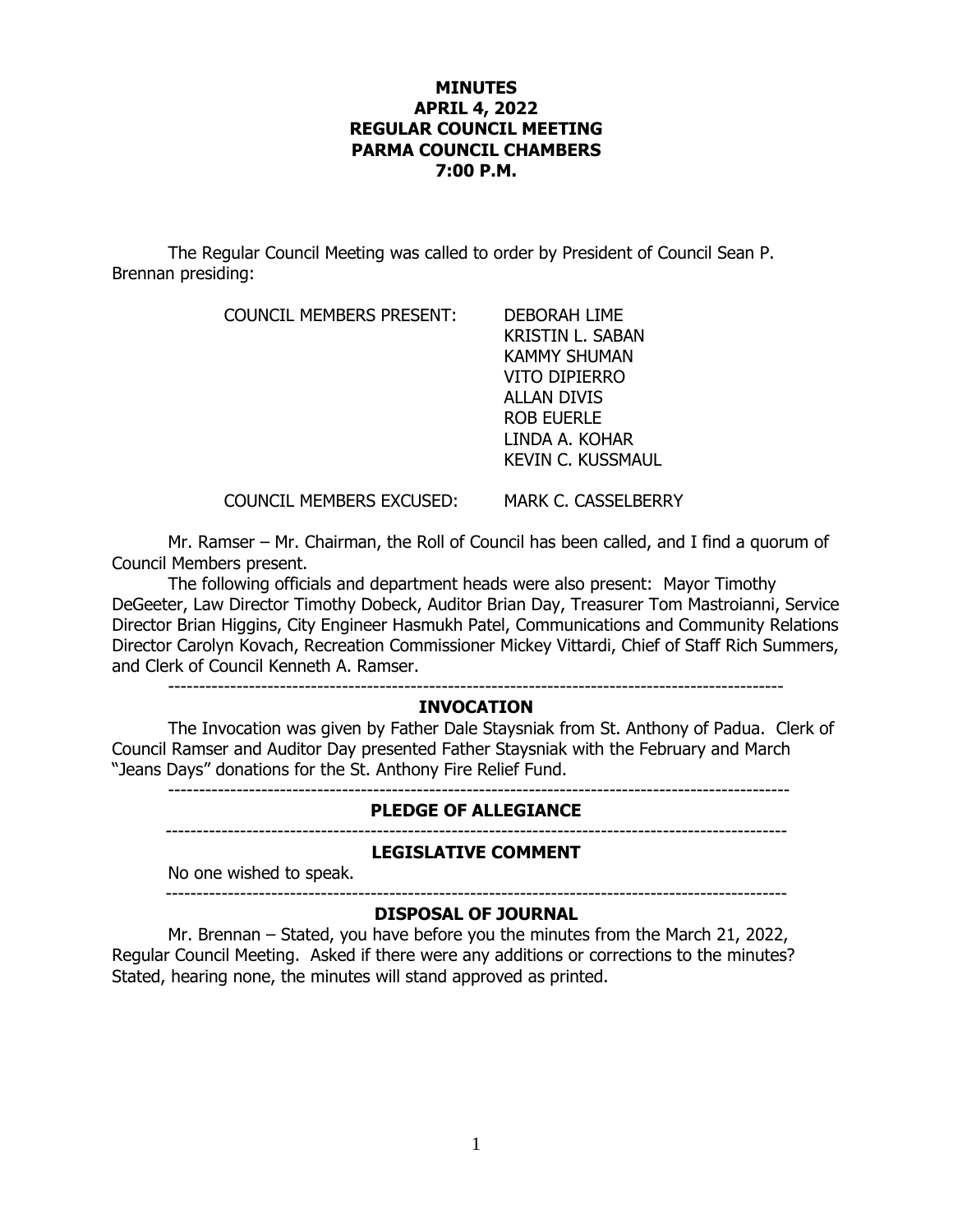## **VOICE VOTE**

RESOLUTION NO. 48-22 4/4/22

BY: **A. DIVIS**, V. DIPIERRO, D. LIME, M. CASSELBERRY, K.L. SABAN, K.C. KUSSMAUL, K. SHUMAN, L.A. KOHAR, R. EUERLE

> A RESOLUTION HONORING MATT REVILOCK 2021-22 COACH OF THE YEAR YOUTH BASKETBALL

Motion made by Councilwoman Lime seconded by Councilman Divis to adopt Resolution No. 48-22. Motion carried. Certificates were presented.

------------------------------------------------------------------------------------------------------------

## **COMMUNICATIONS, PETITIONS AND CLAIMS**

Request received from Ohio Division of Liquor for a new D5I liquor permit for 5291 Hauserman Road LLC, 5301 Hauserman Road Rear Building, Parma, Ohio, 44130. Mailed March 30, 2022. Responses must be postmarked no later than May 2, 2022.

Mr. Brennan – Said Liquor Permits were referred to Council and Safety Director.

------------------------------------------------------------------------------------------------------------

### **FIRST READING** ORDINANCE NO. 49-22 4/4/22

BY: K.L. SABAN (By Request – Service Director)

> AN ORDINANCE AUTHORIZING THE DIRECTOR OF PUBLIC SERVICE TO ENTER INTO A CONTRACT WITH THE LOWEST AND BEST BIDDER FOR THE PURCHASE OF ASPHALT CONCRETE, AND DECLARING AN EMERGENCY

Mr. Brennan – Said Ordinance will be referred to the Finance Committee.

## ------------------------------------------------------------------------------------------------------------ ORDINANCE NO. 50-22 4/4/22

BY: K.L. SABAN (By Request – Service Director)

> AN ORDINANCE AUTHORIZING THE DIRECTOR OF PUBLIC SERVICE TO ENTER INTO A CONTRACT WITH THE LOWEST AND BEST BIDDER FOR THE PURCHASE OF CONCRETE, AND DECLARING AN EMERGENCY

Mr. Brennan – Said Ordinance will be referred to the Finance Committee.

------------------------------------------------------------------------------------------------------------

ORDINANCE NO. 51-22 4/4/22

BY: K.L. SABAN (By Request – Service Director)

> AN ORDINANCE AUTHORIZING THE DIRECTOR OF PUBLIC SERVICE TO ENTER INTO A CONTRACT WITH THE LOWEST AND BEST BIDDER FOR THE 2022 PAVEMENT MAINTENANCE PROGRAM, AND DECLARING AN EMERGENCY

Mr. Brennan – Said Ordinance will be referred to the Finance Committee.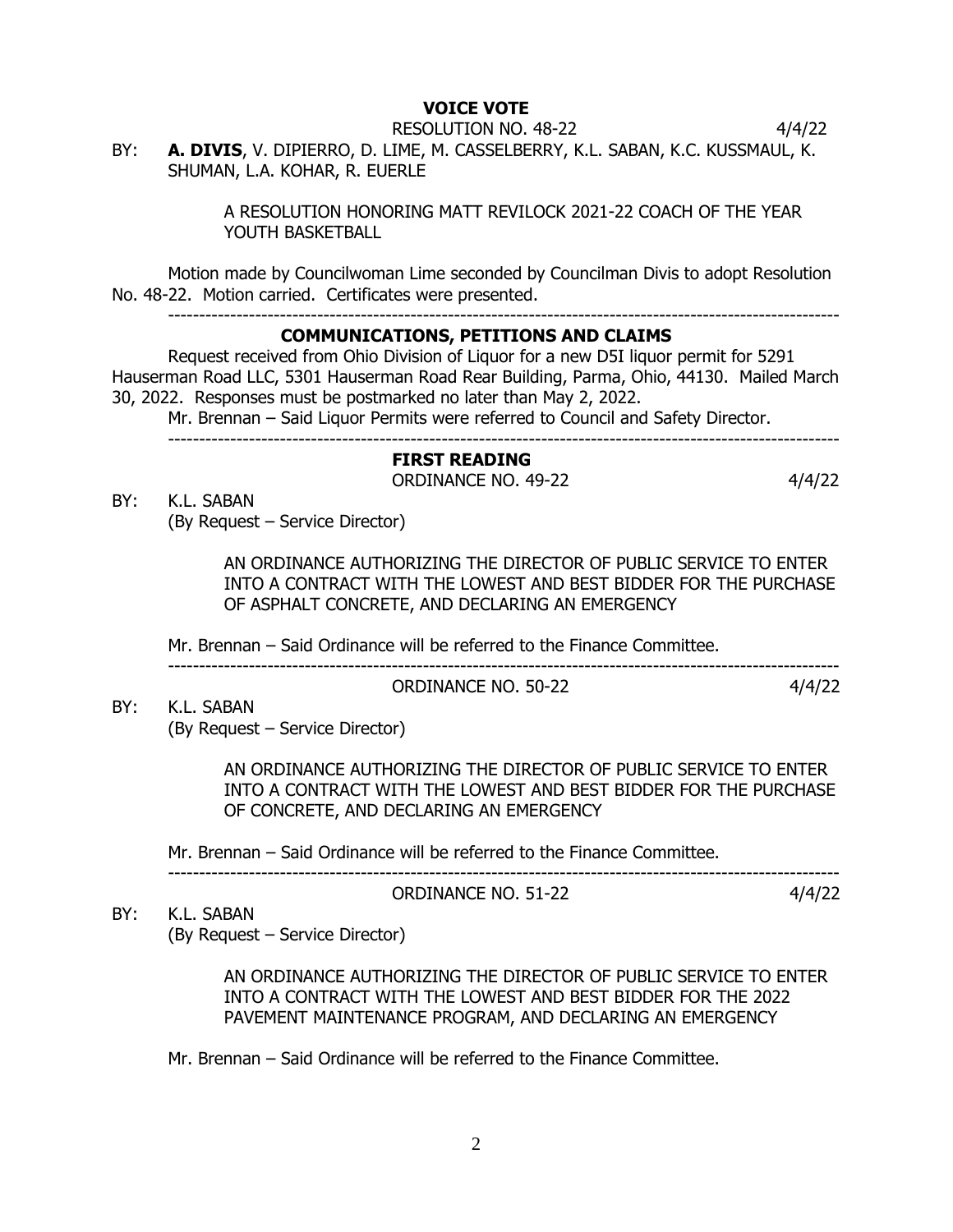BY: K.L. SABAN

BY: D. LIME

(By Request – Service Director)

AN ORDINANCE AUTHORIZING THE DIRECTOR OF PUBLIC SERVICE TO ENTER INTO A CONTRACT WITH THE LOWEST AND BEST BIDDER FOR THE PURCHASE OF TACK COAT AND PRIME COAT, AND DECLARING AN EMERGENCY

Mr. Brennan – Said Ordinance will be referred to the Finance Committee.

### ------------------------------------------------------------------------------------------------------------ ORDINANCE NO. 53-22 4/4/22

(By Request – Safety Director)

AN ORDINANCE AUTHORIZING THE MAYOR AND THE DIRECTOR OF PUBLIC SAFETY TO ENTER INTO A CONTRACT WITH THE LOWEST AND BEST BIDDER FOR PAVEMENT MARKINGS, AND DECLARING AN EMERGENCY

Mr. Brennan – Said Ordinance will be referred to the Finance Committee.

------------------------------------------------------------------------------------------------------------ ORDINANCE NO. 54-22 4/4/22

BY: A. DIVIS (By Request – City Engineer)

> AN ORDINANCE AUTHORIZING THE MAYOR TO GRANT A TEMPORARY EASEMENT FOR THE REAL ESTATE OWNED BY THE CITY OF PARMA AT THE SOUTHEAST CORNER OF ROYALVIEW DRIVE AND PECAN DRIVE (PERMAMENT PARCEL NO. 445-15-009), TO THE NORTHEAST OHIO REGIONAL SEWER DISTRICT (NEORSD) FOR STAGING PURPOSES FOR THE PECAN DRIVE STREAM BANK STABILIZATION PROJECT IN THE CITY OF PARMA, AND DECLARING AN **EMERGENCY**

Mr. Brennan – Said Ordinance will be referred to the Public Service Committee.

**SECOND READING**: ORDINANCE NO. 37-22 3/21/22

BY: D. LIME

(By Request – Community Services/Economic Development Director)

------------------------------------------------------------------------------------------------------------

AN ORDINANCE AUTHORIZING THE MAYOR TO TRANSFER, BY QUIT CLAIM DEED, THE CITY-OWNED VACANT LAND LOCATED AT 5714 HAVERHILL AVENUE (PERMANENT PARCEL NUMBER 448-08-059) TO THE PARMA COMMUNITY IMPROVEMENT CORPORATION (PCIC), AND DECLARING AN EMERGENCY

Motion made by Councilman Divis seconded by Councilwoman Saban to refer Ordinance No. 37-22 back to the Planning Committee. Motion carried.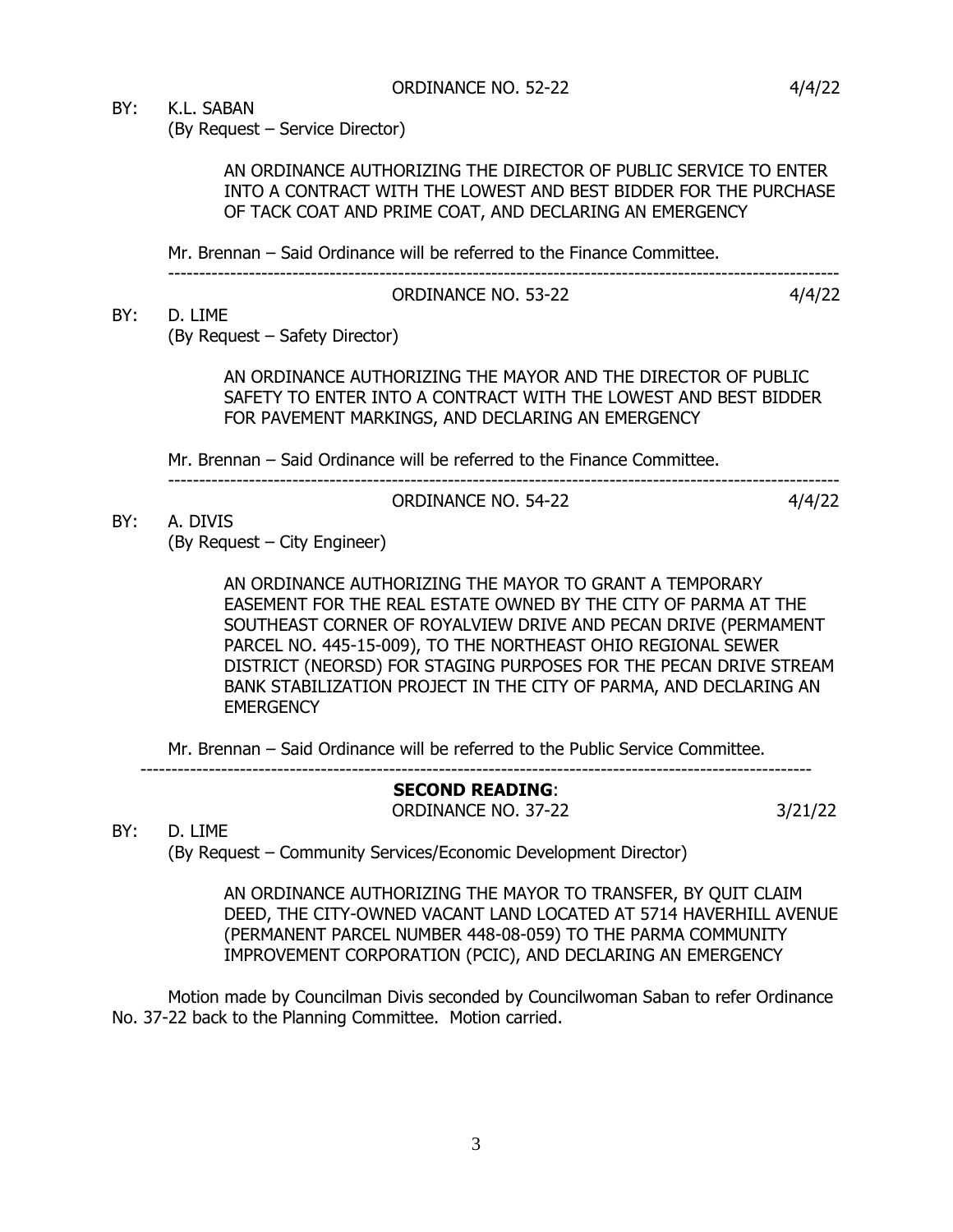BY: D. LIME

(By Request – Community Services/Economic Development Director)

 AN ORDINANCE AUTHORIZING THE MAYOR TO TRANSFER, BY QUIT CLAIM DEED, THE VACANT LAND OWNED BY THE CITY OF PARMA LAND REUTILIZATION PROGRAM, LOCATED AT 5710 HAVERHILL AVENUE (PERMANENT PARCEL NUMBER 448-08-060), TO THE PARMA COMMUNITY IMPROVEMENT CORPORATION (PCIC), AND DECLARING AN EMERGENCY

Motion made by Councilman Divis seconded by Councilwoman Saban to refer Ordinance No. 39-22 back to the Planning Committee. Motion carried.

ORDINANCE NO. 44-22 3/21/22

--------------------------------------------------------------------------------------------

BY: K.L. SABAN

(By Request – Recreation Director)

AN ORDINANCE TO AMEND A PORTION OF SUBSECTION (b) "RECREATION DEPARTMENT" OF SECTION 185.05 "FEES OF THE DIRECTOR OF PUBLIC SERVICE", SECTION (b) "RECREATION DEPARTMENT" RELATIVE TO TENNIS FEES, OF THE CODIFIED ORDINANCES OF THE CITY OF PARMA, AND DECLARING AN EMERGENCY

Motion made by Councilwoman Saban seconded by Councilwoman Lime to refer Ordinance No. 44-22 back to the Finance Committee. Motion carried.

--------------------------------------------------------------------------------------------

ORDINANCE NO 45-22 3/21/22

BY: K.L. SABAN (By Request – Recreation Director)

> AN ORDINANCE TO AMEND A PORTION OF EXHIBIT "A" OF ORDINANCE NO. 423-06 TO AMEND THE PAY RANGE FOR THE PART-TIME POSITIONS OF TENNIS DIRECTOR AND TENNIS INSTRUCTOR, AND DECLARING AN **EMERGENCY**

Motion made by Councilwoman Saban seconded by Councilwoman Lime to refer Ordinance No. 45-22 back to the Finance Committee. Motion carried.

-----------------------------------------------------------------------------------------------------------

**THIRD READING:** ORDINANCE NO. 209-21 12/6/21

BY: A. DIVIS, R. EUERLE

AN ORDINANCE TO REZONE PERMANENT PARCEL NUMBER 446-11-001, LOCATED AT 6123 STATE ROAD FROM SINGLE FAMILY-A TO RETAIL BUSINESS DISTRICT, IN THE CITY OF PARMA

Motion made by Councilman Divis seconded by Councilwoman Saban to amend Ordinance No. 209-21 as follows: In the Heading and in Section 1, change 6123 State Road to 6115 State Road.

Further moved to refer Ordinance No. 209-21 back to the Planning Committee as amended. Motion carried.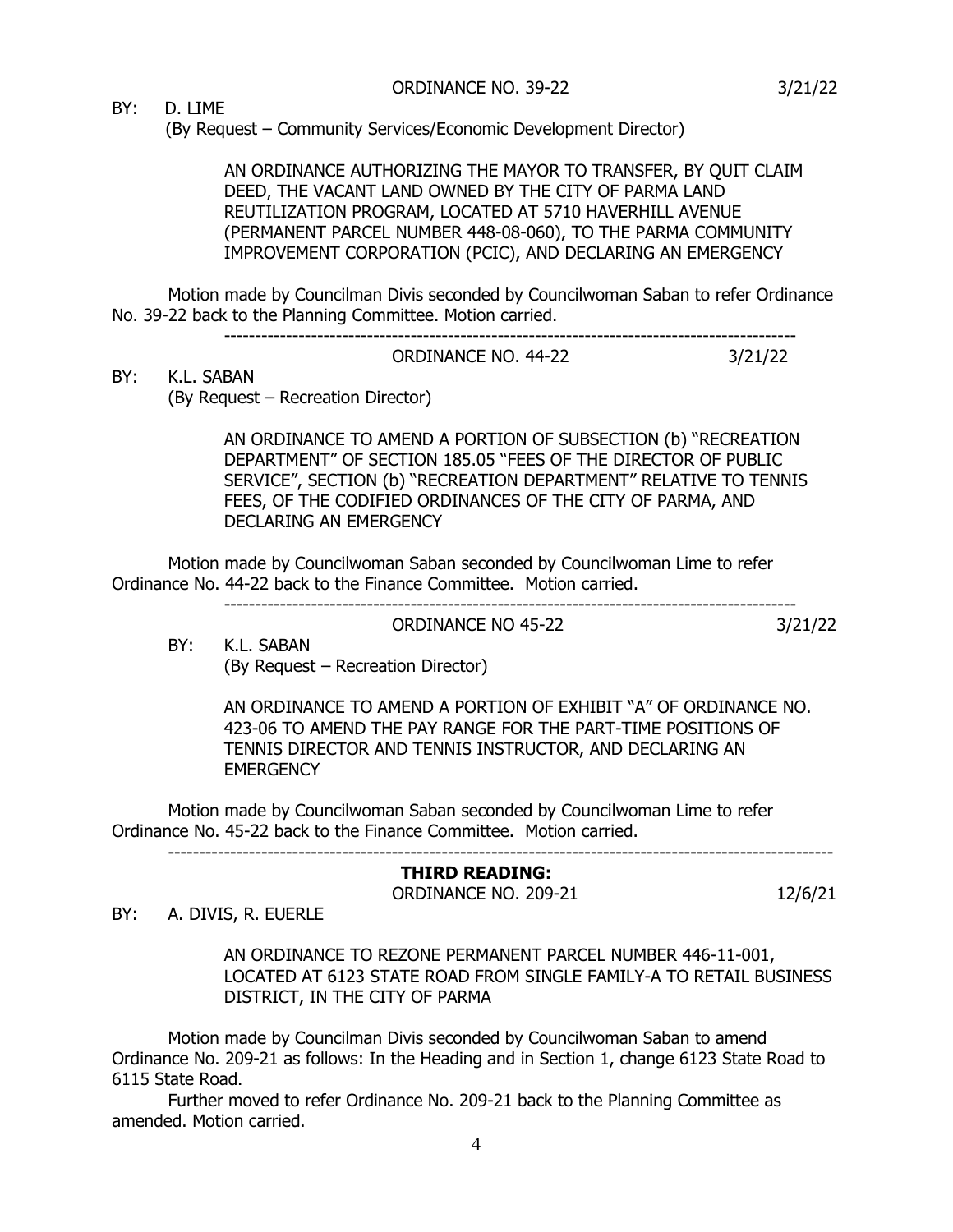## BY: **L.A. KOHAR**, K.L. SABAN

(By Request – Community Services & Economic Development Director)

AN ORDINANCE TO AUTHORIZE THE MAYOR OR HIS DESIGNEE TO ENTER INTO AN ECONOMIC DEVELOPMENT GRANT AWARD AGREEMENT BETWEEN THE CITY OF PARMA, AND ALLIED DEVELOPMENT/CHICK-FIL-A, AND DECLARING AN EMERGENCY

Motion made by Councilwoman Lime seconded by Councilwoman Saban to adopt Ordinance No. 27-22.

Yes: Lime, Saban, Shuman, Dipierro, Divis, Euerle, Kohar, Kussmaul.

No: None; Ordinance No. 27-22 is adopted.

-------------------------------------------------------------------------------------------------------

### ORDINANCE NO. 28-22 3/7/22

## BY: **L.A. KOHAR**, K.L. SABAN

(By Request – Community Services & Economic Development Director)

AN ORDINANCE TO AUTHORIZE THE MAYOR OR HIS DESIGNEE TO ENTER INTO AN ECONOMIC DEVELOPMENT GRANT AWARD AGREEMENT BETWEEN THE CITY OF PARMA AND ALLIED DEVELOPMENT/ACE HARDWARE, AND DECLARING AN EMERGENCY

Motion made by Councilwoman Saban seconded by Councilwoman Shuman to adopt Ordinance No. 28-22.

- Yes: Lime, Saban, Shuman, Dipierro, Divis, Euerle, Kohar, Kussmaul.
- No: None; Ordinance No. 28-22 is adopted.

# ORDINANCE NO 31-22 3/7/22

BY: **V. DIPIERRO**, K.L. SABAN (By Request – Community Services & Economic Development Director)

> AN ORDINANCE TO AUTHORIZE THE MAYOR AND HIS DESIGNEE TO ENTER INTO AN ECONOMIC DEVELOPMENT/GRANT AWARD AGREEMENT BETWEEN THE CITY OF PARMA AND ADVANCE DOOR COMPANY, AND DECLARING AN **EMERGENCY**

Motion made by Councilwoman Saban seconded by Councilwoman Shuman to adopt Ordinance No. 31-22.

Yes: Lime, Saban, Shuman, Dipierro, Divis, Euerle, Kohar, Kussmaul.

No: None; Ordinance No. 31-22 is adopted.

#### ---------------------------------------------------------------------------------------------------------- **SUSPENSION OF THE RULES**

Mr. Brennan – Shall the statutory provision and Rule 48 requiring the full and distinct reading of Ordinance No. 47-22 and Resolution No. 55-22 on three different days be dispensed with?

Yes: Lime, Saban, Shuman, Dipierro, Divis, Euerle, Kohar, Kussmaul.

No: None; motion carried.

Mr. Brennan – Shall Rule 45 requiring reference to committee be dispensed with and Ordinance No. 47-22 and Resolution No. 55-22 be placed on final passage? Yes: Lime, Saban, Shuman, Dipierro, Divis, Euerle, Kohar, Kussmaul.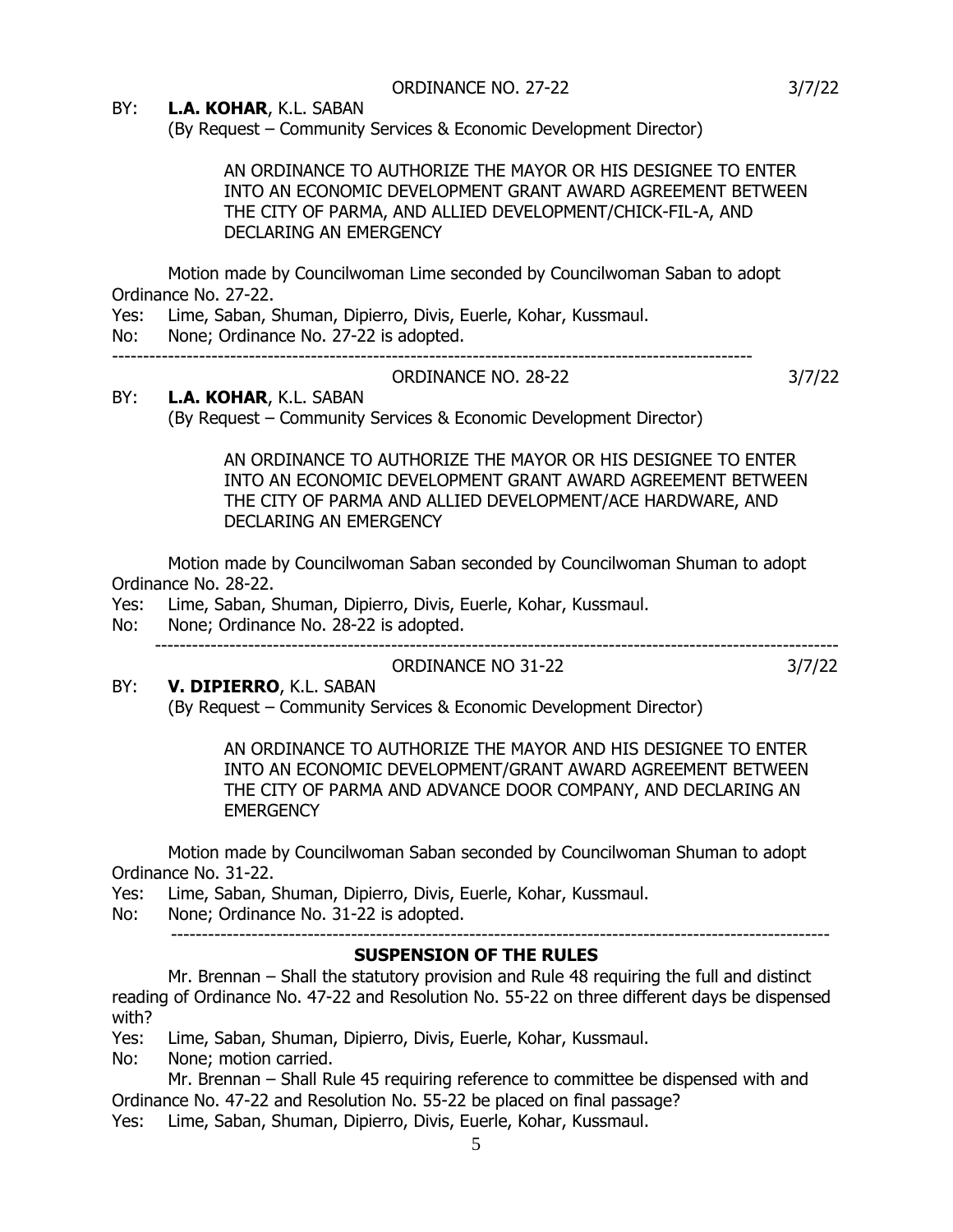No: None; motion carried.

### ORDINANCE NO. 47-22 4/4/22

BY: K.L. SABAN (By Request – Service Director)

> AN ORDINANCE AUTHORIZING THE DIRECTOR OF PUBLIC SERVICE TO FILE A PARTICIPATION AGREEMENT WITH THE OHIO DEPARTMENT OF TRANSPORTATION (ODOT) FOR THE PURCHASE OF SODIUM CHLORIDE (ROCK SALT), AND DECLARING AN EMERGENCY

------------------------------------------------------------------------------------------------------------

RESOLUTION NO. 55-22 4/4/22

Motion made by Councilwoman Lime seconded by Councilwoman Shuman to adopt Ordinance No. 47-22.

Yes: Lime, Saban, Shuman, Dipierro, Divis, Euerle, Kohar, Kussmaul.

No: None; Ordinance No. 47-22 is adopted.

 $-$ 

BY: K.L. SABAN

(By Request – Auditor)

 A RESOLUTION APPROVING THE CITY AUDITOR'S POST CERTIFICATION OF REQUISITIONS AS DETAILED IN EXHIBIT "A" AND DECLARING AN **EMERGENCY** 

 Motion made by Councilwoman Saban seconded by Councilwoman Shuman to amend Resolution No. 55-22 by accepting Revised Exhibit A. Motion carried.

 Motion made by Councilwoman Lime seconded by Councilwoman Shuman to adopt Resolution No. 55-22 as amended.

Yes: Lime, Saban, Shuman, Dipierro, Divis, Euerle, Kohar, Kussmaul.

No: None; Resolution No. 55-22 is adopted as amended.

--------------------------------------------------------------------------------------------------------

## **PUBLIC SESSION**

No one wished to speak. ---------------------------------------------------------------------------------------------------------

## **MISCELLANEOUS BUSINESS**

Mayor DeGeeter – No comment.

----------------------------------------------------------------------------------------------------------

Auditor Day – No comment.

---------------------------------------------------------------------------------------------------------- Treasurer Mastroianni – No comment.

---------------------------------------------------------------------------------------------------------

Service Director Higgins – No comment.

----------------------------------------------------------------------------------------------------------

Law Director Dobeck – Thanked Marco's Pizza for providing dinner before the meeting. ---------------------------------------------------------------------------------------------------------

Councilwoman Lime – Stated that Polish Constitution Day is May 1. There will be a festival from 12:00 PM to 6:00 PM at Unity Catholic Credit Union and the parade will step off at 3:00 PM.

------------------------------------------------------------------------------------------------------ Councilwoman Saban – Wished everyone a Happy Easter.